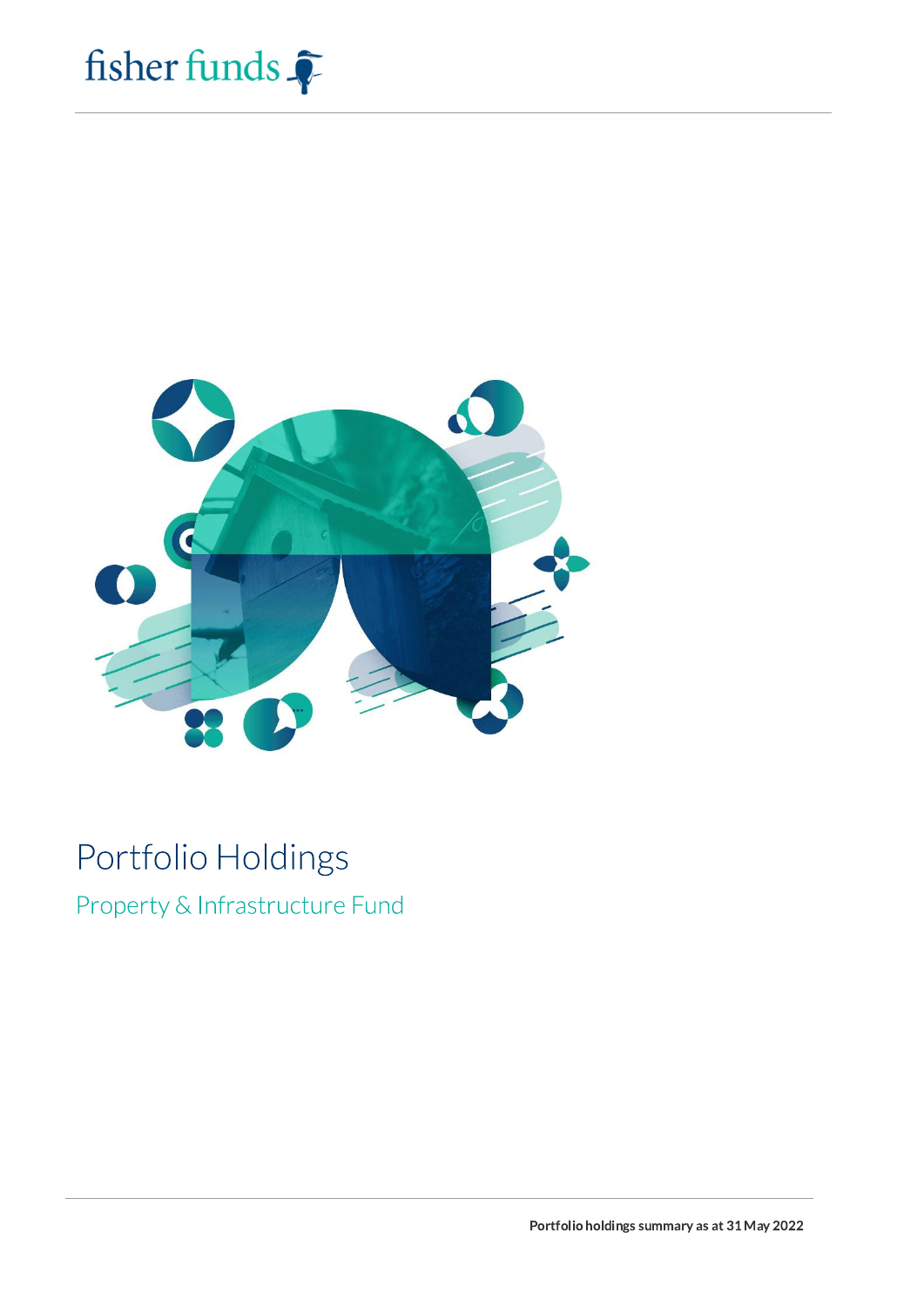



# Aeroports de Paris SA

Aeroports de Paris (ADP) owns and operates three major airports in the Paris region: Paris-Charles de Gaulle; Paris-Orly; and Paris-Le Bourget. It also has interests in airports in other regions. ADP is Europe's second largest airport group by revenue and handles around 100 million passengers a year. Paris is the gateway to the world's leading tourist destination and ADP's airports handle a large majority of all French airport passenger flows.



#### **American Tower**

American Tower (AMT) owns a portfolio of well over 100,000 cell towers globally, which are leased to telecommunications companies. The move to 4G networks and mobile data growth is driving increasing demand for use of AMT's towers. AMT has a strong track record of expanding its footprint and growing its tenant base and we believe AMT can grow its earnings materially over the next five years.



# American Water Works Company, Inc.

American Water is an American public utility company operating in the United States and Canada. Their mission is to provide clean, safe, reliable and affordable water services to American communities.



# Arena

Arena (ARF) is an Australian Real Estate Investment Trust (AREIT) that owns over 200 properties, primarily childcare centres but also a small number of medical centres. Childcare and healthcare properties have defensive characteristics, supported by long-dated leases, contracted minimum rental increases, and minimal capital requirements once developed. Demand for childcare property is continuing to grow, with the Australian government subsidising childcare and both political parties committed to improving workplace participation and productivity.



#### Auckland International Airport

Auckland International Airport (AIA) owns and operates New Zealand's major gateway as well as 1500 hectares of land surrounding the airport and has minority investments in Queenstown Airport and North Queensland Airports (Cairns & Mackay). AIA operates under a 'dual till' regulatory regime, meaning that the company's aeronautical operations are subject to rate of return regulation, whereas the other non-aeronautical operations are not regulated. Over half of AIA's revenue is derived from non-aeronautical operations, such as retail, parking, hotel accommodation and property rental.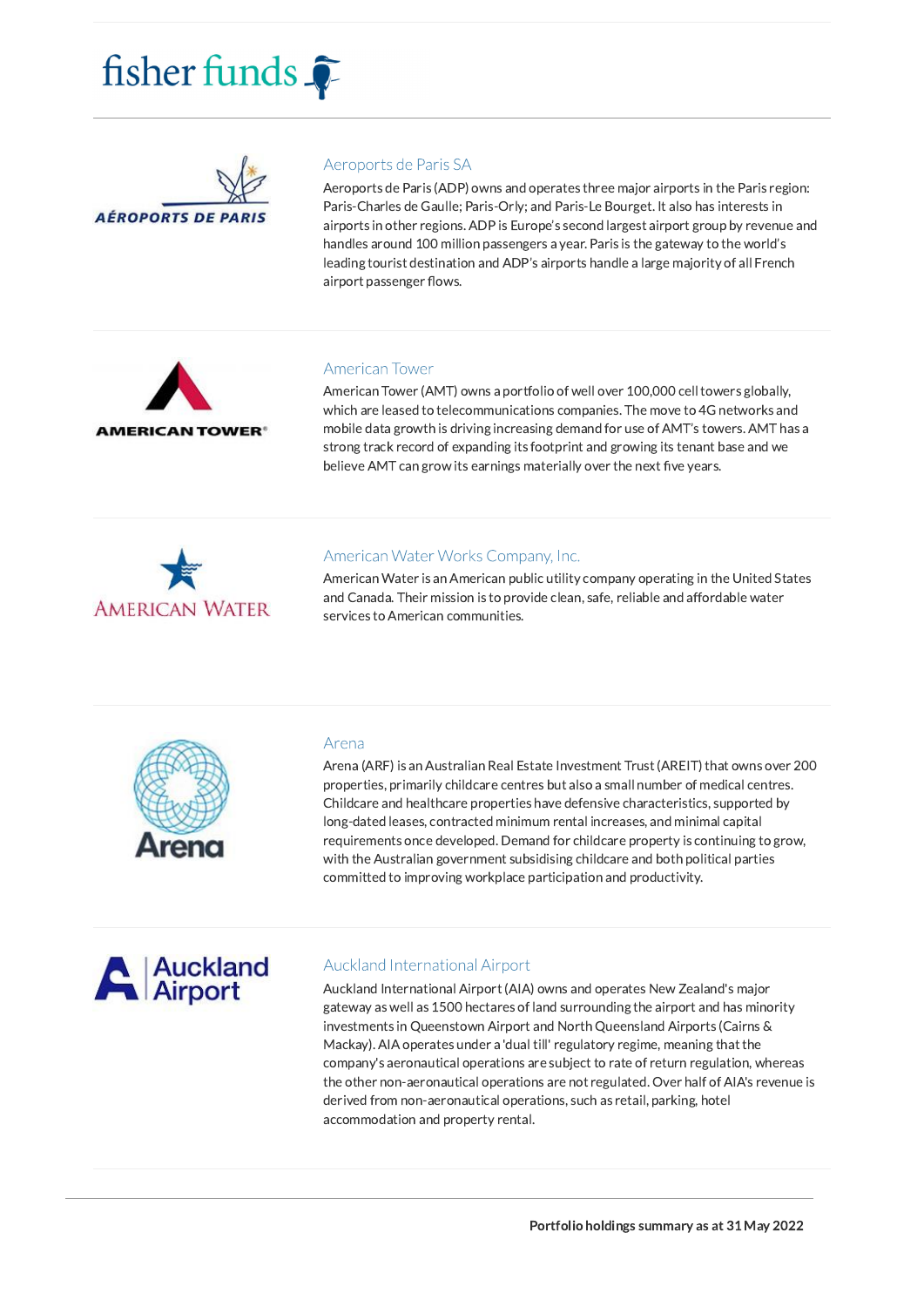



# **Charter Hall Education Trust**

Charter Hall Education Trust is a large owner of childcare centre property in Australia and NZ, with around 400 properties and a development pipeline. Childcare centre properties are characterised by long leases, contracted rental increases and tenant demand that is stable through the economic cycle.



# **CMS Energy Corporation**

CMS Energy, based in Jackson, Michigan, is an energy company that is focused principally on utility operations in Michigan. Its principal business is Consumers Energy, a public utility that provides electricity and natural gas to more than 6 million of Michigan's 10 million residents.



# **Contact Energy**

Contact Energy (CEN) is New Zealand's second largest electricity generator and provides electricity, natural gas and LPG to over half a million customers nationwide. CEN has a diverse and increasingly flexible generation portfolio consisting of hydro, geothermal and thermal power stations located throughout New Zealand.



# Crown Castle

Crown Castle (CCI) is one of the US's largest providers of shared wireless real estate and infrastructure, with approximately 40,000 towers. CCI's core business is leasing space on its towers to wireless carriers, such as AT&T and Verizon, and features attractive contract terms (long-term leases with contracted escalators). CCI is expected to benefit from the growing demand for mobile data and roll-out of new technologies (e.g. 3G to LTE).

# dexus

# Dexus

Dexus (DXS) is an internally managed Australian-listed property trust consisting of a direct property portfolio valued at over A\$12 billion and a similar sized third party funds management business. DXS's portfolio is around 80% high quality Australian office property and around 20% Australian industrial property.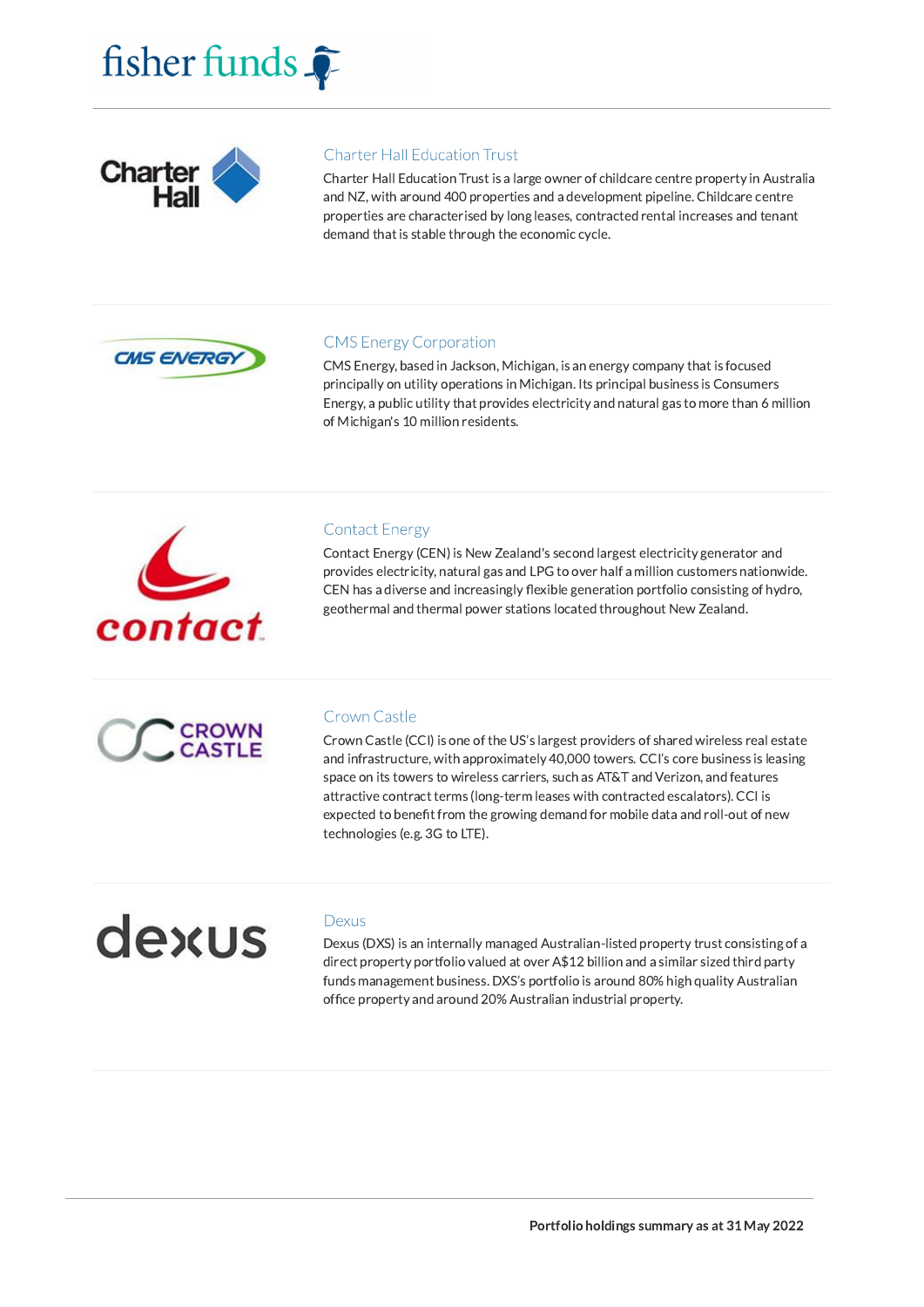



# Enterprise Products Partners L.P.

Enterprise Product Partners is a North American provider of midstream energy infrastructure. Its assets include a network of pipelines and other assets like storage facilities and export terminals which enable the transportation of natural gas products, crude oil, refined products and petrochemicals from producer to end user. The company has a long track record of strong performance and still has its founding family as a significant cornerstone shareholder.

# Equinix

Equinix is the world's leading co-location datacentre and interconnection provider. Enterprises choose Equinix because they can share data with their customers and service providers in a fast, secure and cost-effective manner. Equinix benefits from a network effect moat, with value to both Equinix and its customers increasing as more participants join the network. This network effect stimulates growth and sustains strong economics for Equinix. Increasing adoption of cloud computing, and greater usage and complexity of data, provide Equinix with a long runway for growth.



EQUINIX

# Flughafen Wein

Flughafen Wien (FLU) operates the capital city airport in Vienna, Austria, and processes over 20 million passengers per year. FLU is a leading hub to Eastern Europe and is well positioned to take advantage of the growth from Eastern Europe and the Middle East. FLU's regulator applies a light handed form of regulation providing scope for earnings growth over the long run.

# **FLUGHAFENZURICH**

# Flughafen Zurich

Flughafen Zurich (FHZN) is the operator of the airport at Zurich and processes over 25 million passengers per year. Outside of Zurich, FHZN is currently involved with operating a number of airports in Latin America. Like FLU, FHZN is also a hub airport and faces a light handed form of regulation.



# Goodman Group

Goodman Group is a modern logistics property developer, manager, and owner in global gateway cities. It has become the leading player in this sector. The properties in its network total over A\$50 billion. It operates a differentiated business model based mainly around developing properties and owning them in partnerships that it manages, which is capital light and has attractive economics.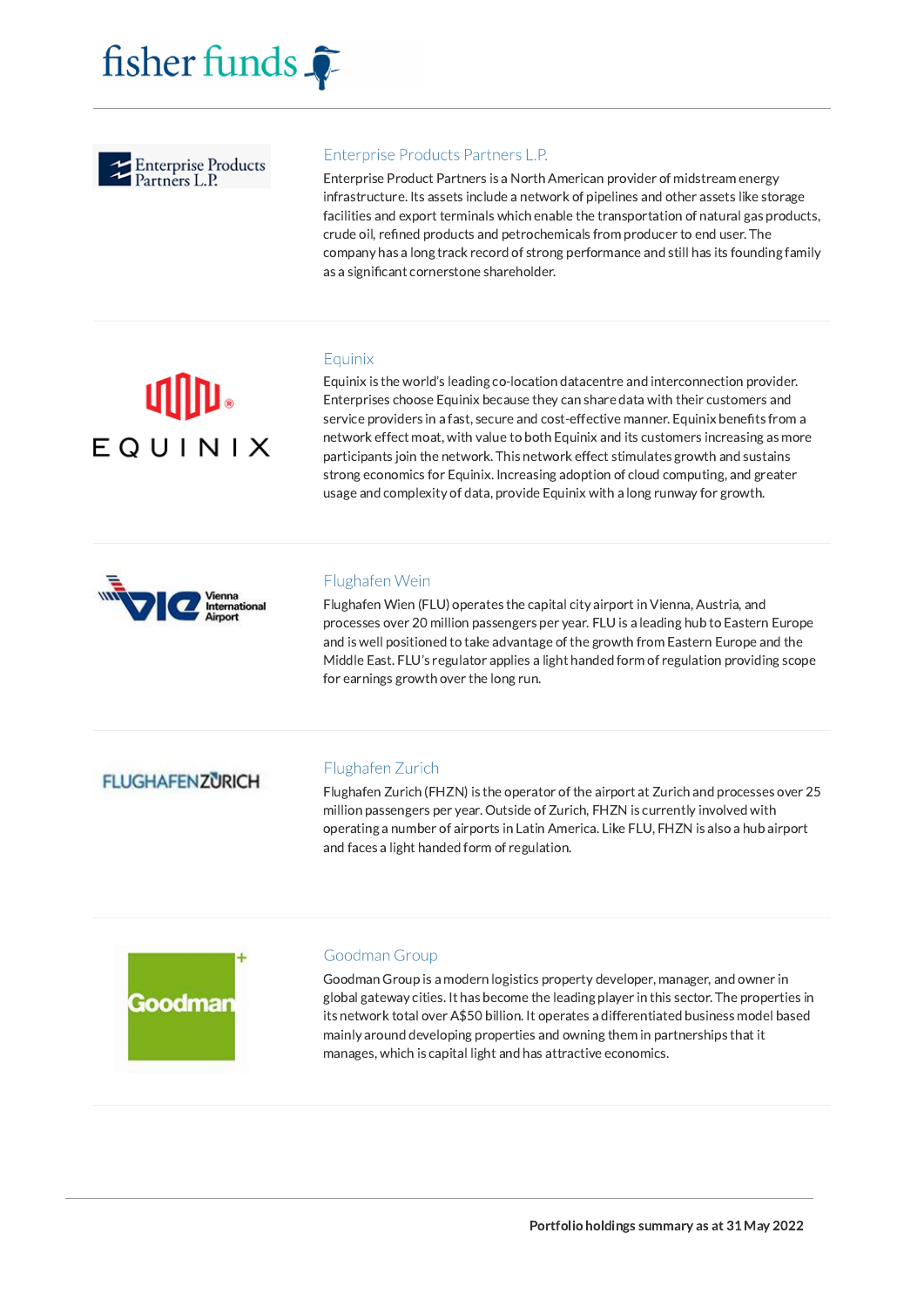



# **Goodman Property Trust**

Goodman Property Trust (GMT) is New Zealand's second largest listed property vehicle and owns portfolio of prime industrial and office assets predominantly in Auckland, totalling over NZ\$2 billion. The Highbrook Business Park in Auckland is GMT's key asset, at around NZ\$1 billion.



# **Infratil Limited**

Infratil is an owner and operator (through manager Morrison & Co.) of businesses in the infrastructure areas of energy (mainly renewable), airport and public transport sectors. Infratil is an active owner of infrastructure assets and often looks to partner with other players to leverage positions for its shareholders' benefit.



# Kinder Morgan

Kinder Morgan (KMI) is the largest energy pipeline company in North America, with around 70,000 miles of pipeline transporting around 40% of US natural gas. KMI's infrastructure is critical for getting gas to consumers and has an outlook for significant dividend growth in the years ahead.



# Kiwi Property

Kiwi Property (KPG) is New Zealand's largest listed property vehicle. KPG owns around NZ\$3 billion of commercial property, consisting of dominant shopping centres in Auckland, Hamilton, Palmerston North, Porirua and Christchurch and prime office buildings in Auckland Wellington. Sylvia Park, in Auckland, is KPG's flagship asset with over 12 million visits and over \$500m total sales per year.



# Meridian Energy Limited

Meridian is New Zealand's largest gentailer, producing approximately 30% of the country's electricity in an average year. MEL's generation is sourced 100% from renewable hydro and wind resources. MEL's retail business operates under the Meridian and Powershop brands.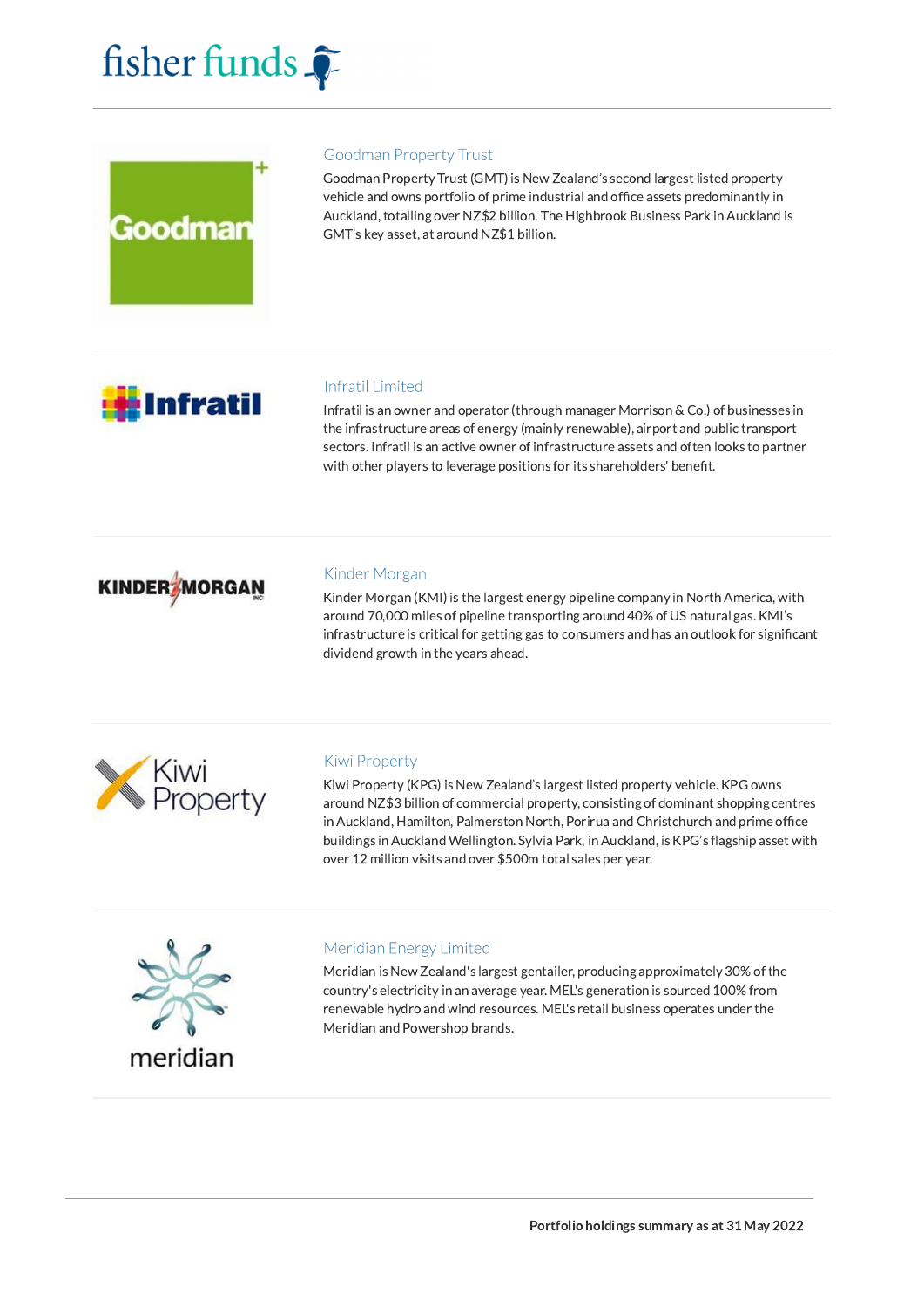



# Napier Port Holdings Ltd

Napier Port is an important part of both the Hawke's Bay regional and New Zealand national economy. Their strategic location and cargo handling capacity make Napier Port a key connection in the supply chain, but it's the service they provide that is the foundation to their success.



# Norfolk Southern

Norfolk Southern (NSC) is one of the two "Class 1" railroads serving the east coast of the US. NSC operates the most extensive intermodal network in the east coast and is a major transporter of coal, automotive and industrial products.



# **ONE Gas**

ONE Gas (OGS) is a regulated natural gas distribution business, with over 2 million customers across Kansas, Oklahoma and Texas.



# Port of Tauranga

Port of Tauranga is the dominant New Zealand port for bulk exports such as forestry and farming-related products, and its gaining share in imports especially in container freight. Its proximity to major customers and sound infrastructure are complemented by a highly-efficient labour force, making it the preferred port of call for an increasing range of shipping companies.



# Transurban

Transurban (TCL) owns a portfolio of long-dated concessions to operate urban toll roads in Australia and the USA, with its Australian operations representing the core of its earnings. TCL is Australia's dominant toll road owner and operator, owning concessions to the majority of the operational toll roads in Melbourne, Sydney and Brisbane. TCL has a strong track record of successfully partnering with governments, and is expected to benefit from many attractive investment opportunities over the coming decades given its existing network of integral urban roads.